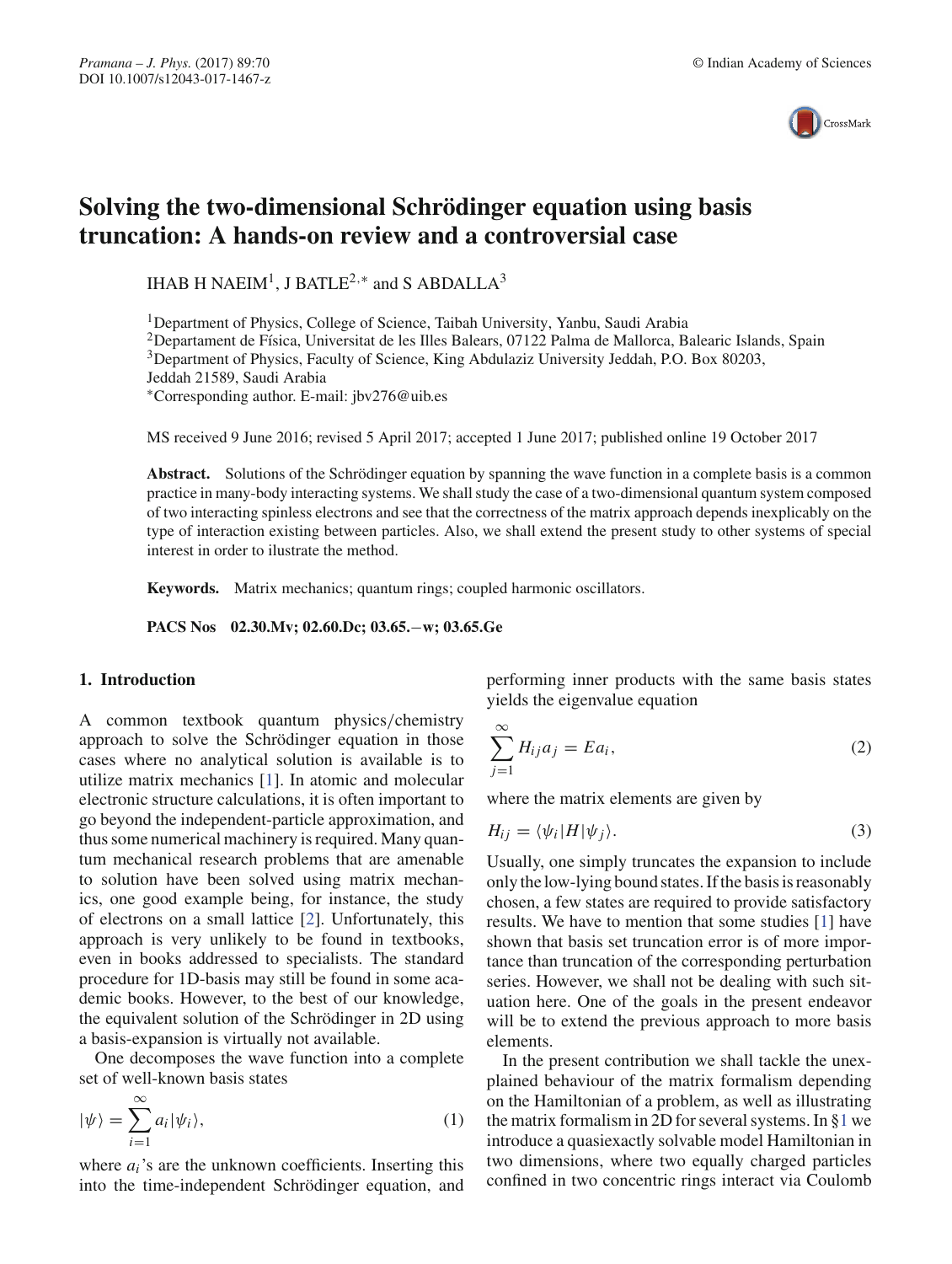repulsion. In §3 we present the corresponding numerical approach, where the matrix formalism works perfectly well. The introduct of a brand new system possessing analytical solution is done in §4, which constitutes a terrible unexplained failure of the method of basis expansion. The successful extension of the matrix formalism to two interacting quantum harmonic oscillators is illustrated in detail in §5. Finally, some conclusions are drawn in §6.

#### **2. The model**

We shall provide here a simple system of two interacting spinless electrons. Let us suppose that we have two concentric rings. Electron 1 is located on the inner ring of radius  $R_1$  and electron 2 is located on the outer ring of radius  $R_2$ . Positions are determined by  $\phi_1$  and  $\phi_2$ , respectively. We shall assume  $R_1 \leq R_2$ . The distance between them is given by

$$
d(\phi_1, \phi_2) = \sqrt{R_1^2 + R_2^2 - 2R_1R_2\cos(\phi_1 - \phi_2)}.
$$

The corresponding Schrödinger equation with electrons interacting via Coulomb potential reads as

$$
-\frac{1}{2R_1^2} \frac{\partial^2}{\partial \phi_1^2} \Psi(\phi_1, \phi_2) - \frac{1}{2R_2^2} \frac{\partial^2}{\partial \phi_2^2} \Psi(\phi_1, \phi_2) + \frac{1}{d(\phi_1, \phi_2)} \Psi(\phi_1, \phi_2) = E \Psi(\phi_1, \phi_2),
$$
(4)

where  $\phi_i \in [0, 2\pi)$ . The solution is obviously periodic  $\Psi(0, \phi_2) = \Psi(2\pi, \phi_2), \Psi(\phi_1, 0) = \Psi(\phi_1, 2\pi)$ , with  $R_1 R_2 \int_0^{2\pi} \int_0^{2\pi} d\phi_1 d\phi_2 |\Psi(\phi_1, \phi_2)|^2 = 1$ . This case is quasi-exactly solvable by using the distance between particles as a new variable [3]. We shall test our numerical procedure with one exact case in order to check the validity of our approach to the problem.

#### **3. Numerical approach**

One easy way of preserving periodicity is to span the solution  $\Psi(\phi_1, \phi_2)$  on the basis of two non-interacting particles, one in each ring, and then truncate the expansion to  $N + 1$  terms, N even. That is,

$$
\Psi(\phi_1, \phi_2) = \sum_{m=-\frac{N}{2}}^{\frac{N}{2}} \sum_{n=-\frac{N}{2}}^{\frac{N}{2}} c_{m,n} \frac{1}{2\pi \sqrt{R_1 R_2}} e^{im\phi_1} e^{in\phi_2}.
$$
\n(5)

Had we considered concentric spheres, we should be dealing with spherical harmonics. Plugging (5) into

(4), multiplying by  $\frac{1}{2\pi\sqrt{R_1R_2}}e^{-ik\phi_1}e^{-il\phi_2}$  and integrating over  $\{\phi_1, \phi_2\}$  gives

*N*

$$
\sum_{k=-\frac{N}{2}}^{\frac{N}{2}} \sum_{l=-\frac{N}{2}}^{\frac{N}{2}} \left[ \left( \frac{m^2}{2R_1^2} + \frac{n^2}{2R_2^2} \right) \delta_{k,m} \delta_{l,n} + \left\langle kl \left| \frac{1}{d} \right| mn \right\rangle - E \delta_{k,m} \delta_{l,n} \right] c_{k,l} = 0, \tag{6}
$$

for  $m, n = -\frac{N}{2}, \ldots, \frac{N}{2}$ . Let us regard  $H_{klmn}$  the first line in (6). Solving (6) for  $c_{k,l}$  is tantamount to providing an approximate solution to (4) for the ground or excited states, increasing the accuracy when augmenting the number of terms in the expansion  $N + 1$ .

The matrix element in (6) reads explicitly as

$$
\left\langle kl \left| \frac{1}{d} \right| mn \right\rangle = \frac{1}{4\pi^2} \int_0^{2\pi} \int_0^{2\pi} d\phi_1 d\phi_2
$$

$$
\times \frac{e^{i(m-k)\phi_1} e^{i(n-l)\phi_2}}{d(\phi_1, \phi_2)}.
$$
 (7)

The set of eqs (6) for  $c_{k,l}$  does not read yet as a standard eigenvalue problem. Usual approaches to matrix quantum mechanics deal with only one quantum number, either because the instances addressed are onedimensional problems or physical scenarios with higher spatial dimensions but characterized with only one principal quantum number. We have to point out that when this is not the case, not a single textbook explains, to our knowledge, how to proceed.

In order to tackle the problem given by (6), we shall transform  $H_{klmn} \rightarrow A_{ij}$  and  $c_{k,l} \rightarrow g_j$ , *i*, *j* =  $1, \ldots, (N + 1)^2$  using

• 
$$
i = (m + \frac{N}{2})(N + 1) + (n + \frac{N}{2}) + 1,
$$

• 
$$
j = (k + \frac{N}{2})(N + 1) + (l + \frac{N}{2}) + 1,
$$

 $\forall (k, l, m, n)$ . Note that by doing so, the problem significantly increases the effective total dimension of the ensuing eigenvalue problem. Also, it is straightforward to extend the previous linear mapping of indexes to more quantum numbers if required. However, if that was the case, the final computational problem becomes quite involved (the dimension of the final matrix scales with  $(N + 1)<sup>d</sup>$ , where *d* is the dimension of the problem).

With the previous transformation, we have the usual eigenvalue and eigenvector problem

$$
\sum_{j=1}^{(N+1)^2} \left( A_{ij} - E \delta_{ij} \right) g_j = 0, \tag{8}
$$

and  $i = 1, 2, ..., (N + 1)^2$ . Finding the corresponding eigenvalues will give the energy spectrum of the system.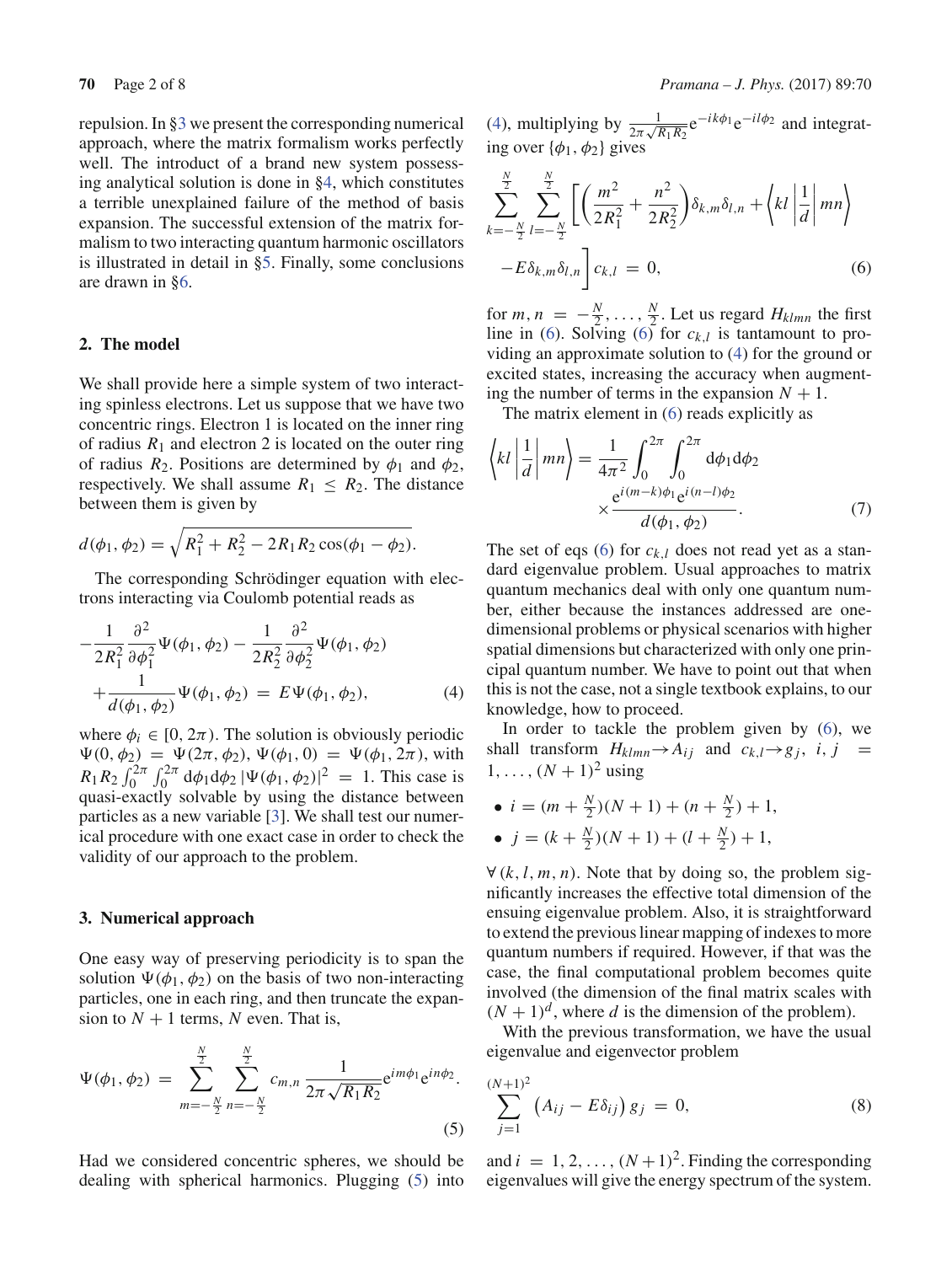**Table 1.** Solution coefficients  $c_{k,l}$  for the analytic case  $R_1 =$  $\frac{13}{7}$  $\sqrt{3(13-\sqrt{78})}, R_2 = \frac{13}{7}$  $\sqrt{3(13 + \sqrt{78})}$ . The numerical ground energy is virtually 'equal' to exact energy  $\frac{28}{507}$  (in atomic units). Notice the symmetry in the indexes *k*,*l* and in the numerical value of  $c_{k,l}$ . As we can appreciate, only 11 coefficients  $c_{k,l}$  in the expansion suffice to find the right solution. See text for details.

| k    |                             | $c_{k,l}$           |
|------|-----------------------------|---------------------|
| $-5$ |                             | $4.52937008E - 005$ |
| $-4$ |                             | 0.000210684568      |
| $-3$ | 3                           | 0.00133573123       |
| $-2$ | $\mathcal{D}_{\mathcal{L}}$ | 0.0393656555        |
| $-1$ |                             | $-0.401700424$      |
|      |                             | 0.821078904         |
|      | -1                          | $-0.401700424$      |
|      | $-2$                        | 0.0393656555        |
| 3    | -3                          | 0.00133573123       |
|      |                             | 0.000210684568      |
|      |                             | $4.52937008E - 005$ |

In order to find the eigenvectors, the inverse transformation  $g_j \rightarrow c_{k,l}$  can be proved to be unique. In other words, given *j* and *N*, we find a unique couple (*k*,*l*). In practice, we have to solve a linear diophantine equation.

In order to validate our numerical results, we can compare them with the analytic case of two concentric rings [3]. Results are shown in table 1. The matching is perfect.

The symmetry in the coefficients has a two-fold meaning: on the one hand, the total truncated state is real, whereas on the other hand, the system depends only on the difference of angles  $|\phi_1 - \phi_2|$ .

The method of spanning the function in a suitable basis proves to be very much convenient. Although numerical, it becomes an exact eigenvalue problem when the number of truncated elements *N* tends to infinity.

#### **4. An analytical (and pathological) counterexample**

Let us suppose now that our system is not interacting via Coulomb repulsion, but under the action of a harmonic potential between particles. The corresponding Schrödinger equation to solve is thus given by

$$
-\frac{1}{2R_1^2} \frac{\partial^2}{\partial \phi_1^2} \Psi(\phi_1, \phi_2) - \frac{1}{2R_2^2} \frac{\partial^2}{\partial \phi_2^2} \Psi(\phi_1, \phi_2)
$$
  
+
$$
\frac{1}{2} \Omega^2 [R_1^2 + R_2^2 - 2R_1 R_2 \cos(\phi_1 - \phi_2)] \Psi(\phi_1, \phi_2)
$$
  
=  $E \Psi(\phi_1, \phi_2).$  (9)

In order to solve (9) analytically, we have to be able to introduce new variables and solve the problem by the method of separation of variables. Let us introduce the variables { $\alpha = \phi_1 - \phi_2$ ,  $\beta = \frac{1}{2}(\phi_1 + \phi_2)$ }. Furthermore, we shall seek solutions of the form  $\Psi(\phi_1, \phi_2) =$  $u(\alpha)v(\beta)$ . After some calculations, the new Schrödinger equation with respect to variables  $(\alpha, \beta)$  will look like

$$
-\frac{1}{2}\left(\frac{1}{R_1^2} + \frac{1}{R_2^2}\right)\frac{u''(\alpha)}{u(\alpha)} - \frac{1}{8}\left(\frac{1}{R_1^2} + \frac{1}{R_2^2}\right)\frac{v''(\beta)}{v(\beta)}
$$

$$
-\Omega^2 R_1 R_2 \cos(\alpha) - \frac{1}{2}\left(\frac{1}{R_1^2} - \frac{1}{R_2^2}\right)\frac{u'(\alpha)}{u(\alpha)}\frac{v'(\beta)}{v(\beta)}
$$

$$
= \left[E - \frac{1}{2}\Omega^2(R_1^2 + R_2^2)\right].
$$
(10)

It is plain that the fact of having different radii prevents us from solving the corresponding Schrödinger equation analytically. Nevertheless, we have attempted the matrix solution of the previous problem, although with no analytic result to compare with.

Proceeding as previously, that is, substituting (5) in (9), multiplying by  $\frac{1}{2\pi\sqrt{R_1R_2}}e^{-ik\phi_1}e^{-il\phi_2}$  and integrating over  $\{\phi_1, \phi_2\}$ , we obtain

$$
\sum_{k=-\frac{N}{2}}^{\frac{N}{2}} \sum_{l=-\frac{N}{2}}^{\frac{N}{2}} \left[ \left( \frac{m^2}{2R_1^2} + \frac{n^2}{2R_2^2} \right) \delta_{k,m} \delta_{l,n} + \frac{1}{2} \Omega^2 \langle kl | \left[ R_1^2 + R_2^2 - 2R_1 R_2 \cos(\phi_1 - \phi_2) \right] | mn \rangle - E \delta_{k,m} \delta_{l,n} \right] c_{k,l} = 0,
$$
\n(11)

which further simplifies into

$$
\sum_{k=-\frac{N}{2}}^{\frac{N}{2}} \sum_{l=-\frac{N}{2}}^{\frac{N}{2}} \left[ \left( \frac{m^2}{2R_1^2} + \frac{n^2}{2R_2^2} \right) \delta_{k,m} \delta_{l,n} - R_1 R_2 \Omega^2 \langle kl | \cos(\phi_1 - \phi_2) | mn \rangle - \Lambda_E \delta_{k,m} \delta_{l,n} \right] c_{k,l} = 0, \qquad (12)
$$

with  $\Lambda_E \equiv E - \frac{1}{2} \Omega^2 (R_1^2 + R_2^2)$ . Matrix elements  $\langle kl | \cos(\phi_1 - \phi_2) | m\overline{n} \rangle$  are different from zero for special values of the indexes. The ensuing solution via basis truncation has real coefficients, which is tantamount to saying that it depends on  $\phi_1 - \phi_2$ , as is the case. The set of values for the ground state is given in table 2.

The corresponding wave function is depicted in figure 1. We can appreciate that no nodes are attained. The only way of obtaining these nodes by spanning the wave function on the basis of free particles in a quantum ring is when coefficients are such that the sum of the product plane waves returns purely imaginary terms, the sin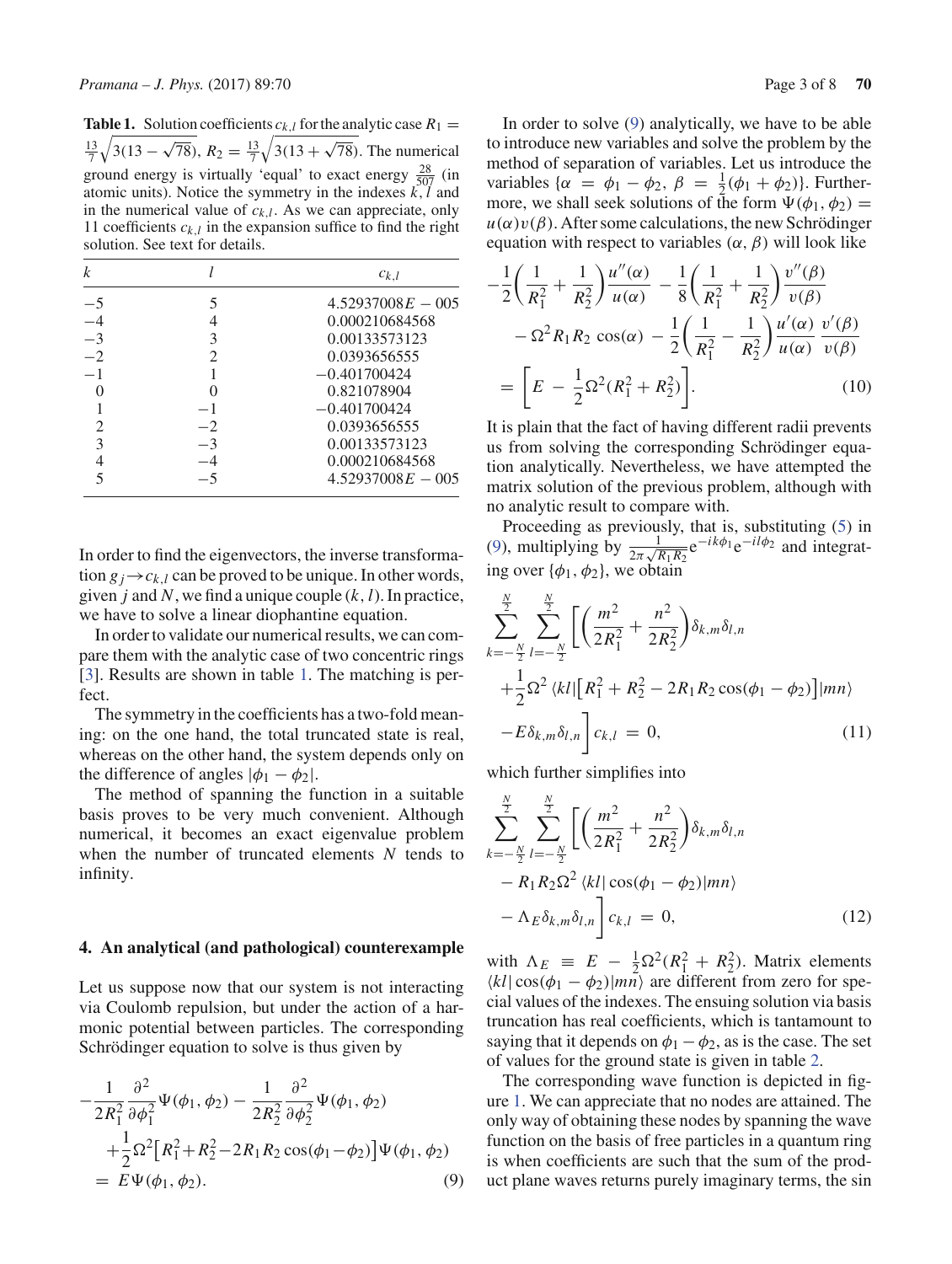**Table 2.** Solution coefficients  $c_{k,l}$  when  $R_1 = 1, R_2 = 2$ for two particles interacting via Hooke's law. See text for details.

| k    |                | $c_{k,l}$           |
|------|----------------|---------------------|
| $-7$ | 7              | $1.32216148E - 007$ |
| $-6$ | 6              | $4.21453413E - 006$ |
| $-5$ | 5              | $9.99675725E - 005$ |
| $-4$ | 4              | 0.00168284744       |
| $-3$ | 3              | 0.0188339041        |
| $-2$ | $\overline{2}$ | 0.127820814         |
| $-1$ | 1              | 0.460633757         |
| 0    | 0              | 0.736370591         |
|      | $-1$           | 0.460633757         |
| 2    | $-2$           | 0.127820814         |
| 3    | $-3$           | 0.0188339041        |
| 4    | $-4$           | 0.00168284744       |
| 5    | $-5$           | $9.99675725E - 005$ |
| 6    | -6             | $4.21453413E - 006$ |
|      |                | $1.32216148E - 007$ |



**Figure 1.** Ground-state wave function solution to (9) using plane waves. Notice that there are no nodes at 0 or  $\pi$ . See text for details.

circular functions. However, this instance is not reached for some unknown reason.

Let us now return to eq. (10) and solve the equation when both radii are equal, that is,  $R_1 = R_2 = R$ . This makes possible the separation of variables, returning  $v(\beta) = e^{iL\beta}$ , where L is the angular momentum number  $(L = 0, \pm 1, \pm 2, \ldots)$ . After some algebra, the equation for  $u(\alpha)$  reads as

$$
u''(\alpha) + \Omega^2 R^4 \cos(\alpha) u(\alpha)
$$
  
+ 
$$
R^2 \left[ E - \Omega^2 R^2 - \frac{L^2}{4R^2} \right] u(\alpha) = 0,
$$
 (13)

with  $\alpha \in [0, \pi]$ . Introducing

$$
A = \Omega^2 R^4
$$

**70** Page 4 of 8 *Pramana – J. Phys.* (2017) 89:70

and

$$
B = R^2 \bigg[ E - \Omega^2 R^2 - \frac{L^2}{4R^2} \bigg],
$$

we obtain an analytic solution, given by

$$
u(\alpha) = S\left(4B, -2A, \frac{\alpha}{2}\right),\tag{14}
$$

where *S* is the sine elliptic odd Mathieu function. For non-zero −2*A*, the Mathieu functions are only periodic in  $\alpha$  for certain values of 4*B*, and this is how the energy is quantized. Such characteristic values are expressed as  $b_{2(n-1)}$ , *n* being a natural number (actually it is the number of nodes in the wave function between 0 and  $\pi$ ). The values of  $b_{2(n-1)}$  depend on  $-2A$ . The final quantized energies for (9)  $E_{n,L}$  will depend, up to the additive constant  $\Omega^2 R^2 + \frac{L^2}{4R_0^2}$ , linearly on *b*<sub>2(*n*−1)</sub>. However, because the values of  $b_{2(n-1)}$  for the Mathieu function are not uniquely defined in the literature, we shall, instead, solve the Schrödinger equation (13) numerically, and use the corresponding eigenenergies.

Let us recall that this exact system was considered in the past, and reduces to the case studied in [4], although one can find an equivalent problem in [5].

For the sake of concreteness, let us assume  $R = 1$  and  $\Omega = 1$ . This set of values correspond to the eigenenergies  $E_{n,L} = 1 + \frac{L^2}{4} + \lambda_n$ , where  $\lambda_n$  are the eigenvalues of (13) for that particular choice of parameters. Considering  $L = 0$ -values, we obtain  $E_{n=0, L=0} =$ 1.3433698... (atomic units).

Let us suppose now that we want to use our approach using plane waves, which seems to be the most natural choice. As a matter of fact, we just have to replace the Coulomb potential by that of the harmonic oscillator. However, as we shall see now, this approach fails quite dramatically.

First of all, the ground-state energy obtained in this fashion (0.62151077…) does not coincide with the expected one (1.3433698). What is certainly serious is that the matrix approach returns a wave function that has no resemblance whatsoever with the exact one. These features are shown in figure 2. Thus, when  $R_1 = R_2$  = *R*, and most certainly in the general case  $R_1 \neq R_2$ , the matrix approach fails in the case of two particles confined in two or the same ring interacting via Hooke's Law.

Thus, having seen how well the truncation basis method works for electrons interacting via Coulomb repulsion as opposed to particles under Hooke's law, it is tantalizing to conclude that spanning the solution to the Schrödinger equation in the natural basis of the concomitant non-interacting system is not enough to ensure the correctness of that solution. However, if we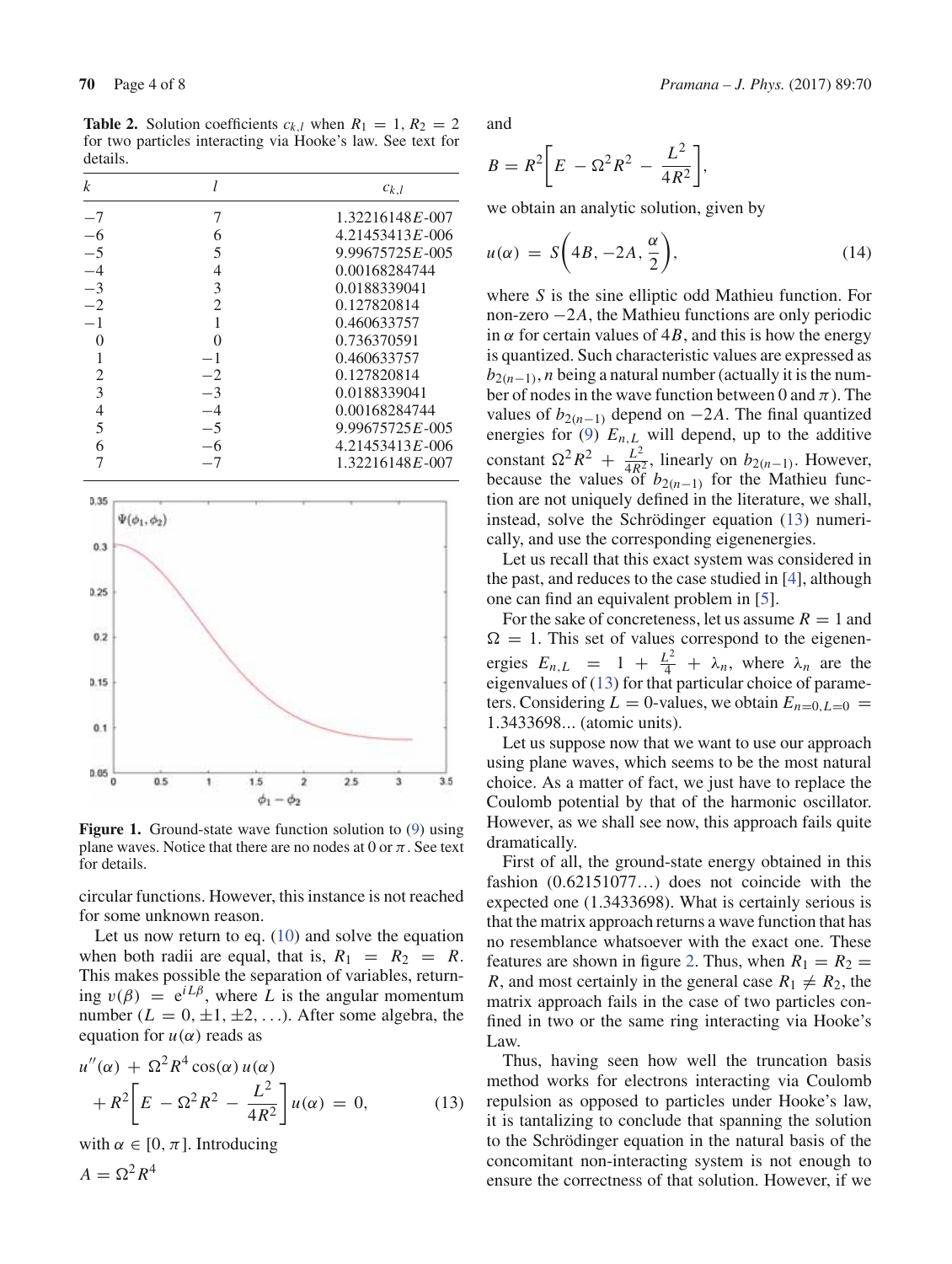

**Figure 2.** Exact ground-state wave function solution to (13) (upper curve) for  $\Omega = R = 1$ , and closest approach using plane waves (lower curve). Notice the nodes at 0 and  $\pi$ . See text for details.

compare the ground-state wave function obtained via basis truncation 'and' the exact one for the hypersphere when  $R_1 = R_2 = R$ , which is analytic [4] as well, they have exactly the same behaviour, with no nodes at either  $\alpha = 0$  or  $\pi$ . In other words, the matrix approach indeed works for a specific dimension of the problem (see ref. [4]), but not for others.

Therefore, we can appreciate an anomaly as far as matrix quantum mechanics is concerned when regarding systems interacting via Hooke's law. The plane-wave approximation seems to be valid only for Coulomb interaction, but not for the harmonic oscillator unless we go to a specific dimension (concentric hyperspheres), where the approach becomes exact.

### **5. Two models for two coupled quantum harmonic oscillators**

We have seen that the case of two charges confined in two concentric rings, and interacting via a harmonic potential, is not amenable to be solved analytically. There, our matrix approach provided a result that could not be compared with the analytic ones. However, when we considered the two rings to be the same, we were providing a framework where results were known exactly, yet our matrix approach failed again. This is a serious failure, as opposed to the case where the two particles interacted via Coulomb repulsion, where analytical and numerical results greatly coincide.

In order to get a better understanding of the situation, we shall now consider how well the matrix approach works when we have a system of two coupled quantum harmonic oscillators, while at the same time using the set of basis states of two independent harmonic oscillators (in the following, and for all the cases, we shall use 15 terms in the concomitant expansion).

#### 5.1 *Real coupling* γ *x y*

The Hamiltonian under consideration shall be given by

$$
H^{\gamma}(x, y) = -\frac{1}{2}\partial_x^2 + \frac{1}{2}x^2 - \frac{1}{2}\partial_y^2 + \frac{1}{2}y^2 + \gamma xy,
$$
\n(15)

where  $\gamma$  is a real-valued coupling constant. We can convert Hamiltonian into a sum of two independent terms if we perform the usual map  $\{X \rightarrow \frac{x+y}{\sqrt{2}}, Y \rightarrow \frac{x-y}{\sqrt{2}}\}$ . In these new variables, the Hamiltonian now reads as

$$
H^{\gamma}(X,Y) = -\frac{1}{2}\partial_X^2 + \frac{1}{2}(1+\gamma)X^2 - \frac{1}{2}\partial_Y^2 + \frac{1}{2}(1-\gamma)Y^2.
$$
\n(16)

Obviously, the system now looks like two different quantum harmonic oscillators with different frequencies,  $\omega_X = \sqrt{1 + \gamma}$  and  $\omega_Y = \sqrt{1 - \gamma}$ . The solution of the Schrödinger equation will return a set of eigenvalues given by

$$
E^{\gamma}(m,n) = \sqrt{1+\gamma} \left(m+\frac{1}{2}\right) + \sqrt{1-\gamma} \left(m+\frac{1}{2}\right),\tag{17}
$$

corresponding to the following eigenstates:

$$
\Psi(X, Y)_{m,n} = (2^m m! 2^n n! \pi)^{-\frac{1}{2}} (\omega_X \omega_Y)^{\frac{1}{4}}
$$

$$
\times e^{-\frac{1}{2}\omega_X X^2} e^{-\frac{1}{2}\omega_Y Y^2}
$$

$$
\times H_m(\sqrt{\omega_X} X) H_n(\sqrt{\omega_Y} Y), \qquad (18)
$$

where  $H_u(\cdot)$  are the usual Hermite polynomials. In the original coordinates  $(x, y)$ , the eigenfunctions will read as

$$
\Psi(x, y)_{m,n} = (2^m m! 2^n n! \pi)^{-\frac{1}{2}} (1 - \gamma^2)^{\frac{1}{4}}
$$
  
\n
$$
\times e^{-\frac{1}{4} \Delta_1 (x^2 + y^2)} e^{-\frac{1}{2} \Delta_2 xy}
$$
  
\n
$$
\times H_m(\sqrt{1 + \gamma} (x + y) / \sqrt{2})
$$
  
\n
$$
\times H_n(\sqrt{1 - \gamma} (x - y) / \sqrt{2}),
$$
 (19)

with  $\Delta_1 \equiv \sqrt{1 + \gamma} + \sqrt{1 - \gamma}$  and  $\Delta_2 \equiv \sqrt{1 + \gamma}$  $\sqrt{1-\gamma}$ . Obviously, the system will possess real energies for the range  $\gamma \in [-1, 1]$ , but still for  $\gamma > 1$ , although having complex energies, the states (19) will be normalizable (as opposed to  $\gamma < -1$ ).

In this fashion, we can apply the matrix approach to the Hamiltonian  $H^{\gamma}(x, y)$  (15) for the interval  $\gamma \in$ [-1, 1], where everything will be real and for  $\gamma > 1$ , where we shall deal with complex numbers.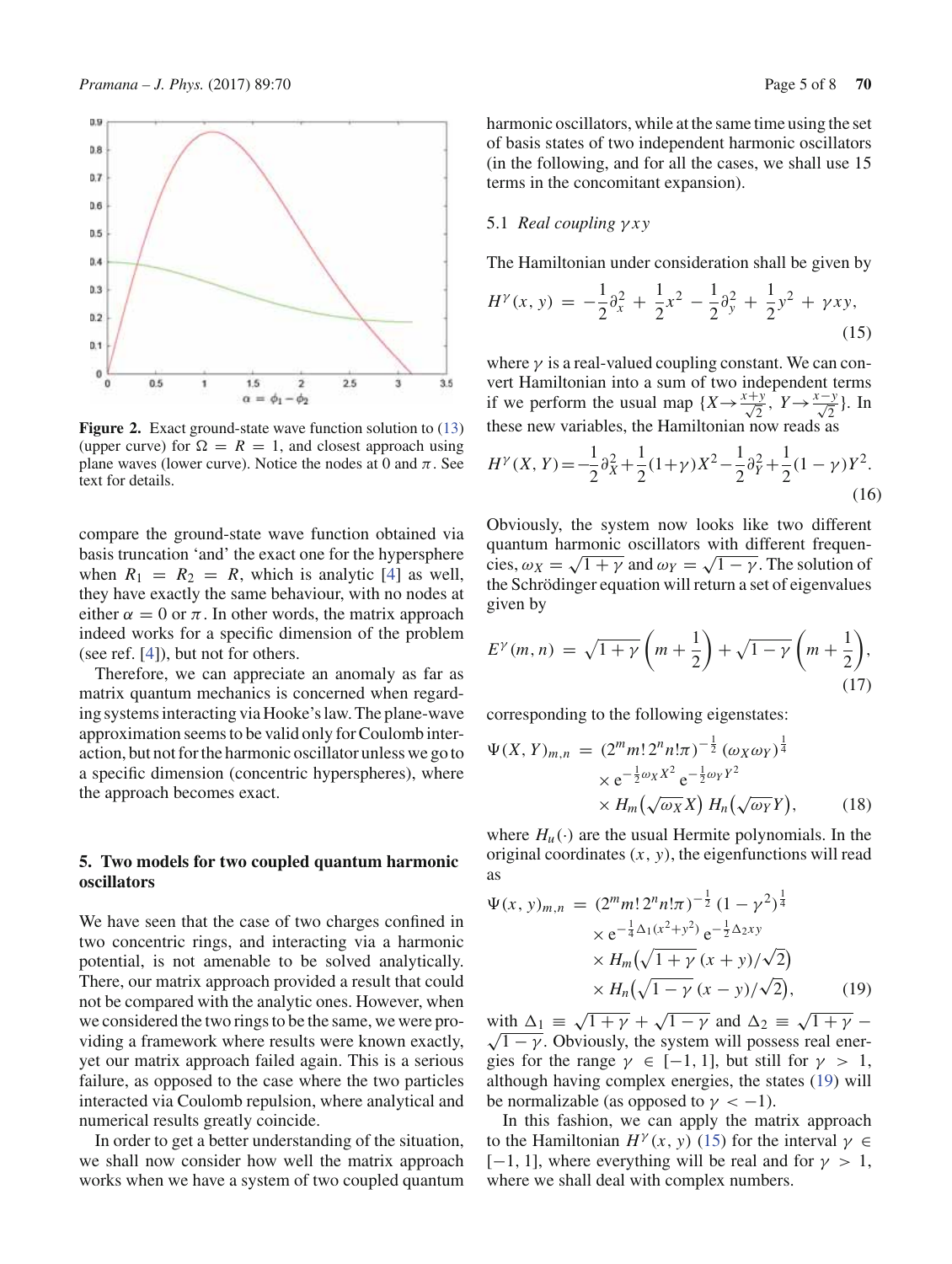

**Figure 3.** Plot of the difference between the exact and matrix approach ground-state energies, in absolute value, vs. the coupling parameter  $\gamma$ , that is,  $\Delta^{\gamma} = |E_{\text{trunc.}} - E_{\text{exact}}|$ . The inset depicts the equivalent quantity for the complex interaction, that is,  $\Delta^{i\gamma} = |E_{\text{trunc.}} - E_{\text{exact}}|$ . In both cases, the irregular regions are due to numeric precision. See text for details.

The trial function we shall use will be given by  $|\psi(x, y)\rangle$  =  $\sum_{m,n} c_{m,n} |\phi_m(x)\rangle |\phi_n(y)\rangle$ , where  ${\phi_u(z)}$  are the usual normalized basis of the onedimensional quantum harmonic oscillator (with  $\omega = 1$ ). As mentioned, we expect coefficients *cm*,*<sup>n</sup>* to be real for  $\gamma \in [-1, 1]$ , and complex for  $\gamma > 1$ .

It is mandatory to compute the matrix elements  $H_{klmn}^{\gamma} \equiv \langle k \, l | H^{\gamma}(x, y) | mn \rangle$  in the normalized basis of the one-dimensional quantum harmonic oscillator. After some algebra, we obtain

$$
H^{\gamma}_{klmn} = (m + n + 1) \, \delta_{k,m} \delta_{l,n} + \gamma \frac{1}{4} \sqrt{m + k + 1} \sqrt{n + l + 1} \, \delta_{|m-k|,1} \delta_{|n-l|,1}.
$$
\n(20)

The matrix solution to Hamiltonian (15) now proceeds as follows. Because the indices in the quantum harmonic oscillator basis start from 0, we have to solve the following equation:

$$
\sum_{k=0}^{N} \sum_{l=0}^{N} \left[ H_{klmn}^{\gamma} - E \delta_{k,m} \delta_{l,n} \right] c_{k,l} = 0, \qquad (21)
$$

for  $m, n = 0, \ldots, N$ , that is, a total of  $N + 1$  terms.

In order to tackle the solution as an eigenvalue problem, we shall transform  $H_{klmn} \longrightarrow A_{ij}$  and  $c_{k,l} \longrightarrow$  $g_i$ , *i*, *j* = 1, ...,  $(N + 1)^2$  using

$$
\bullet \ \ i = m(N+1) + n + 1,
$$

•  $j = k(N + 1) + l + 1$ ,

∀ (*k*,*l*, *m*, *n*). Notice that the transformation of indices slightly differs from that of the problem tackled in §3.

With the previous transformation, we have the usual eigenvalue and eigenvector problem

$$
\sum_{j=1}^{(N+1)^2} \left( A_{ij} - E \delta_{ij} \right) g_j = 0, \tag{22}
$$

and  $i = 1, 2, \ldots, (N + 1)^2$ . Again, finding the corresponding eigenvalues will give the energy spectrum of the system. Also, in order to find the eigenvectors, we apply the inverse transformation  $g_i \rightarrow c_{k,l}$ .

#### *Ground-state energy vs*. γ

The corresponding results match completely with the analytic exact ones. In figure 3 we depict the difference between the exact and matrix approach ground-state energies, in absolute value, vs. the coupling parameter  $\gamma$ , that is,  $\Delta^{\gamma} = |E_{\text{trunc.}} - E_{\text{exact}}|$ . In most of the region  $\gamma \in [-1, 1]$ , a total of 15 terms suffices to reproduce the exact values. The approach may require two terms in the vicinity of  $|\gamma| = 1$ . Although the wave functions are not shown, the coincidence is also perfect.

#### *Excited-state energies vs.* γ

Obviously, the matrix approach to quantum physics also provides, in the same procedure, those excited states and their energies. The first four excited states are depicted in figure 4. The changing nature either horizontally or vertically is due to two reasons: (i) for a fixed value of  $\gamma$ , the spectrum depends on the two principal quantum numbers (*m*, *n*) and (ii) the variation of the parameter  $\gamma$  itself.

Summing up, we have seen that the matrix approach in the case of two interacting quantum harmonic oscillators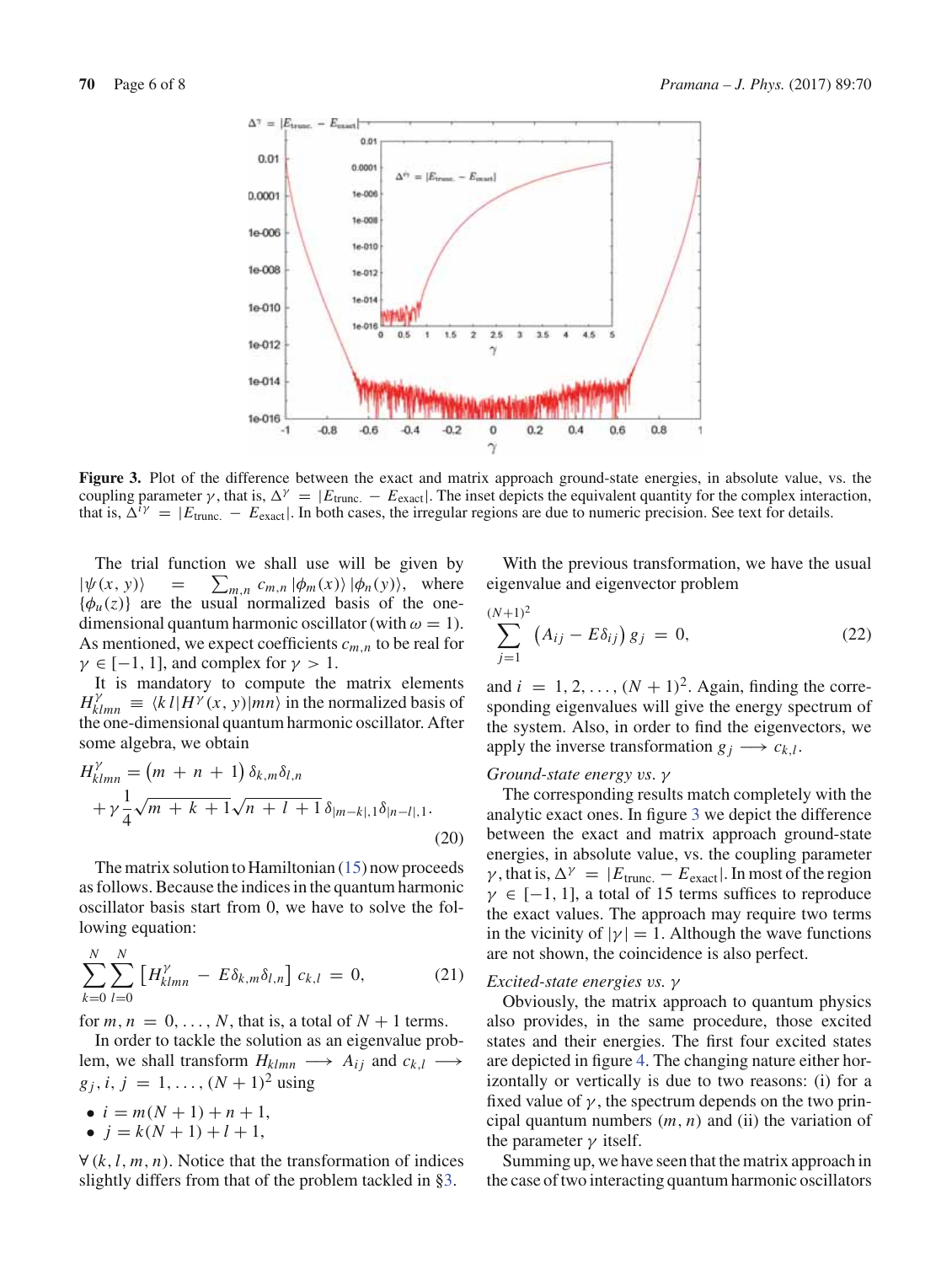

**Figure 4.** Plot of the first four computed excited state energies vs. the coupling parameter  $\gamma$  for the Hamiltonian (15). The coincidence with exact results is perfect. See text for details.

works perfectly well. Recall that in this case, we are no longer using plane waves, because a more obvious basis set is mandatory.

In order to illustrate the accuracy of our results, we can extend the previous two interacting quantum harmonic oscillators study by just mapping the coupling constant to the set of complex numbers, that is,  $\gamma \rightarrow i\gamma$ . The ensuing Hamiltonian will no longer be Hermitian, though. However, very interesting features will appear, as we shall see.

The new Hamiltonian shall read as

$$
H^{i\gamma}(x, y) = -\frac{1}{2}\partial_x^2 + \frac{1}{2}x^2 - \frac{1}{2}\partial_y^2 + \frac{1}{2}y^2 + i\gamma xy.
$$
\n(23)

#### 5.2 *Complex coupling i*γ *x y*

If we allow the original model to hold for a purely complex interaction, we simply have to replace  $\gamma$  by  $i\gamma$  in the original results for the wave function and energy spectrum, and expand. Let us consider the new set of eigenenergies

$$
E^{i\gamma}(m,n) = \sqrt{1+i\gamma} \left(m + \frac{1}{2}\right) + \sqrt{1-i\gamma} \left(n + \frac{1}{2}\right).
$$
\n(24)

Now, taking into account the following relations

$$
\sqrt{1 + i\gamma} = \sqrt{1 + \gamma^2} \cos \frac{\tan \gamma}{2}
$$

$$
+ i\sqrt{1 + \gamma^2} \sin \frac{\tan \gamma}{2},
$$

$$
\sqrt{1 - i\gamma} = \sqrt{1 + \gamma^2} \cos \frac{\tan \gamma}{2}
$$

$$
-i\sqrt{1+\gamma^2}\sin\frac{\tan\gamma}{2},
$$
  
\n
$$
\cos\frac{\tan\gamma}{2} = \left(\frac{1}{2} + \frac{1}{2}\sqrt{1+\gamma^2}\right)^{\frac{1}{2}} / \sqrt{1+\gamma^2},
$$
  
\n
$$
\sin\frac{\tan\gamma}{2} = \left(-\frac{1}{2} + \frac{1}{2}\sqrt{1+\gamma^2}\right)^{\frac{1}{2}} / \sqrt{1+\gamma^2},
$$
 (25)

and collecting all terms, we can express the spectrum (24) as a real and complex contribution

$$
E^{i\gamma}(m,n) = \left(\frac{1}{2} + \frac{1}{2}\sqrt{1+\gamma^2}\right)^{\frac{1}{2}}(m+n+1) + i\left(-\frac{1}{2} + \frac{1}{2}\sqrt{1+\gamma^2}\right)^{\frac{1}{2}}(m-n).
$$
\n(26)

Remarkably, we expect the system represented by the Hamiltonian (23) to have *real* eigenenergies whenever  $m = n$ . As a matter of fact, Hamiltonian  $H^{i\gamma}(x, y)$ (23) has been recently studied in [6] in the context of several coupled quantum harmonic oscillators. It is a system that possesses partial  $PT$  symmetry, that is, it is invariant under  $i \rightarrow -i$  (time reversal),  $x_i \rightarrow -x_i$ (*j* odd) and  $x_j \rightarrow x_j$  (*j* even). What is interesting is that with the same analytic effort in studying the real case with  $\gamma xy$ -interaction, we obtain 'exactly' the same results as in ref. [23] for the extension to  $i\gamma xy$ .

Knowing the previous results analytically, we can now proceed to compute the eigenstates and eigenvalues using the matrix approach, bearing in mind that the coefficients in the expansion of the state on the basis of two independent quantum harmonic oscillators will now be complex, as well as the eigenenergies themselves in some particular instances.

#### *Ground-state energy vs.* γ

In the case of the ground state, the energy is real. The corresponding results match completely with the analytic exact ones in the complex case  $H^{i\gamma}$ . In figure 3 we depict in the inset the difference between the exact and matrix approach ground-state energies, in absolute value, vs. the coupling parameter  $\gamma$ , that is,  $\Delta^{i\gamma}$  =  $|E_{\text{trunc.}} - E_{\text{exact}}|$ . In most of the region  $\gamma \in [0, 1]$ , a total of 15 terms suffices to reproduce the exact values. The approach may require more terms as  $|\gamma|$  becomes large. Also, although the wave functions are not shown, the coincidence is indeed remarkable.

#### **6. Conclusions**

We have presented two simple yet non-trivial quantum physics systems where the nature of the Hamiltonian defines whether the matrix formalism is correct or not.